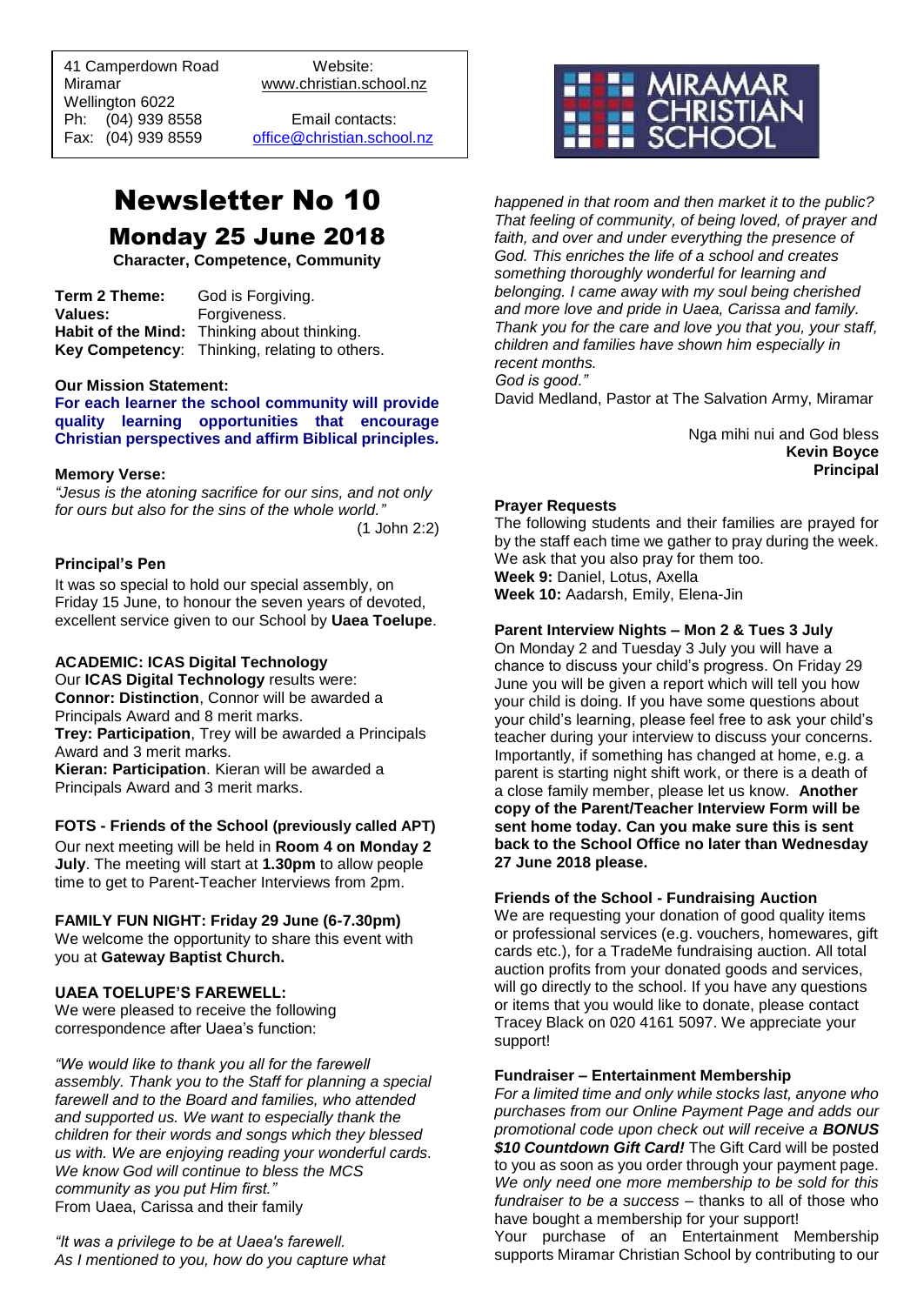fundraising. Help us achieve our goal by sharing the following link with your friends and family: [www.entertainmentbook.co.nz/orderbooks/104x302](http://www.entertainmentbook.co.nz/orderbooks/104x302)

# **2018 Invoices**

**Class Costs** – these invoices are now **OVERDUE.** We are waiting for **3 families** to either pay in full or set up a regular payment. We ask that you do this as soon as possible please.

**Term 1 PE Programme** – these invoices are now **OVERDUE.** We are waiting for **12 families** to either pay in full or set up a regular payment. We ask that you do this as soon as possible please.

# **Otago Problem Challenge:**

Ratu is painting the side of her house (pictured, but not to scale), where the lengths are given in metres. She does not paint the window, which is 3m by 1m, nor the door, which is 1m by 2m. A can of paint covers 9 square metres and costs \$20. How much does it cost for Ratu to give the wall one coat of paint?



**Answer from last newsletter**: **14** is the smallest number bigger than 10 with exactly four factors.

#### Family Fun Night ... **FRIENDS OF THE** Friday 29 June 6 - 7.30pm

Gateway Baptist Church 33 Park Rd, Miramar



This will be a fan night with a Winter theme. We will have some awesome food with some dancing and a quiz, with some yummy prizes up for grabs, so bring your family & friends and come along!

- · Come along dressed for a cold Winter or your py jamas/onesies.
- · Bring a big plate of finger food and a bottle of drink to chare.
- Gold coin danation per person.



Galeway Bupton Charott, 23 Park Rd, Miranar 1 gettwinytagtableg en 1 tambinggarsway bastid arg on 1 yrs 288 mails and the

# **Do you know a boy who needs a good male role model?**

Since 1997, Big Buddy has successfully matched hundreds of fatherless boys with well-screened mentors. This world-leading programme is committed to carefully matching boys (aged 7-14) with mentors, so

they have the best possible chance of establishing longterm relationships. The aim is for fatherless boys to know there is a man they can rely on to show up, listen and have fun with. The results are outstanding! For more information check out our [www.bigbuddy.org.nz](http://www.bigbuddy.org.nz/) We generally accept boys if they:

- Are 7-14 year's old
- Have little or no contact with their natural father or other significant males in their life
- Are interested/motivated to have a Big Buddy
- Are not considered severely at risk
- Have the support of their Mother/Caregiver for a Big Buddy relationship
- Understand there may be a waiting period to find a mentor

Big Buddy Mentoring Trust is a secular organisation and registered Charitable Trust, with branches in Wellington and Auckland.

To talk to Wellington Coordinator Dave Burcher, phone (04) 384 4888 or 027 573 4888

| SCHOOL DIARY          |                                           |
|-----------------------|-------------------------------------------|
| <b>Every Mon</b>      | Principal's Assembly, 2:30pm              |
| <b>Every Tue/Thur</b> | <b>Wheels Day</b>                         |
| <b>Every Tues</b>     | Guitar Music Lessons, 9:30am - 1:30pm     |
| <b>Every Wed</b>      | Subway ordered lunch (optional)           |
| <b>Every Wed</b>      | Prayer Group, School Hall, 2.20pm         |
| <b>Every Thurs</b>    | Technicraft (Yrs 7-8)                     |
| <b>Every Fri</b>      | Piano Music Lessons, 8:30am - 1:30pm      |
| <b>Every Sun</b>      | 10am Gateway Baptist Church - all welcome |
| June                  |                                           |
| Wednesday 27          | Swimming                                  |
| Wednesday 27          | BoT Mtg, 6:30pm, Room 4                   |
| Friday 29             | Mufti Day - gold coin donatin             |
| Friday 29             | Student Reports sent home                 |
| Friday 29             | Family Fun Night, 6pm @ Gateway           |
| July                  |                                           |
| Monday 2              | APT Mtg, 1:30pm, Rm 4                     |
| Monday 2              | Parent/Teacher Interviews from 2pm        |
| Tuesday 3             | Parent/Teacher Interviews from 3pm        |
| Friday 6              | End of Term 2 (3pm finish)                |
| Friday 13             | Scholastic Issue 4 orders close           |
| Monday 23             | Term 3 starts                             |
| Tuesday 24            | Kauri - Library Visit (11am)              |
| Friday 27             | Mufti Day - gold coin donatin             |
| Monday 30             | BoT Mtg, 6:30pm, Room 4                   |
| Tuesday 31            | <b>ICAS English</b>                       |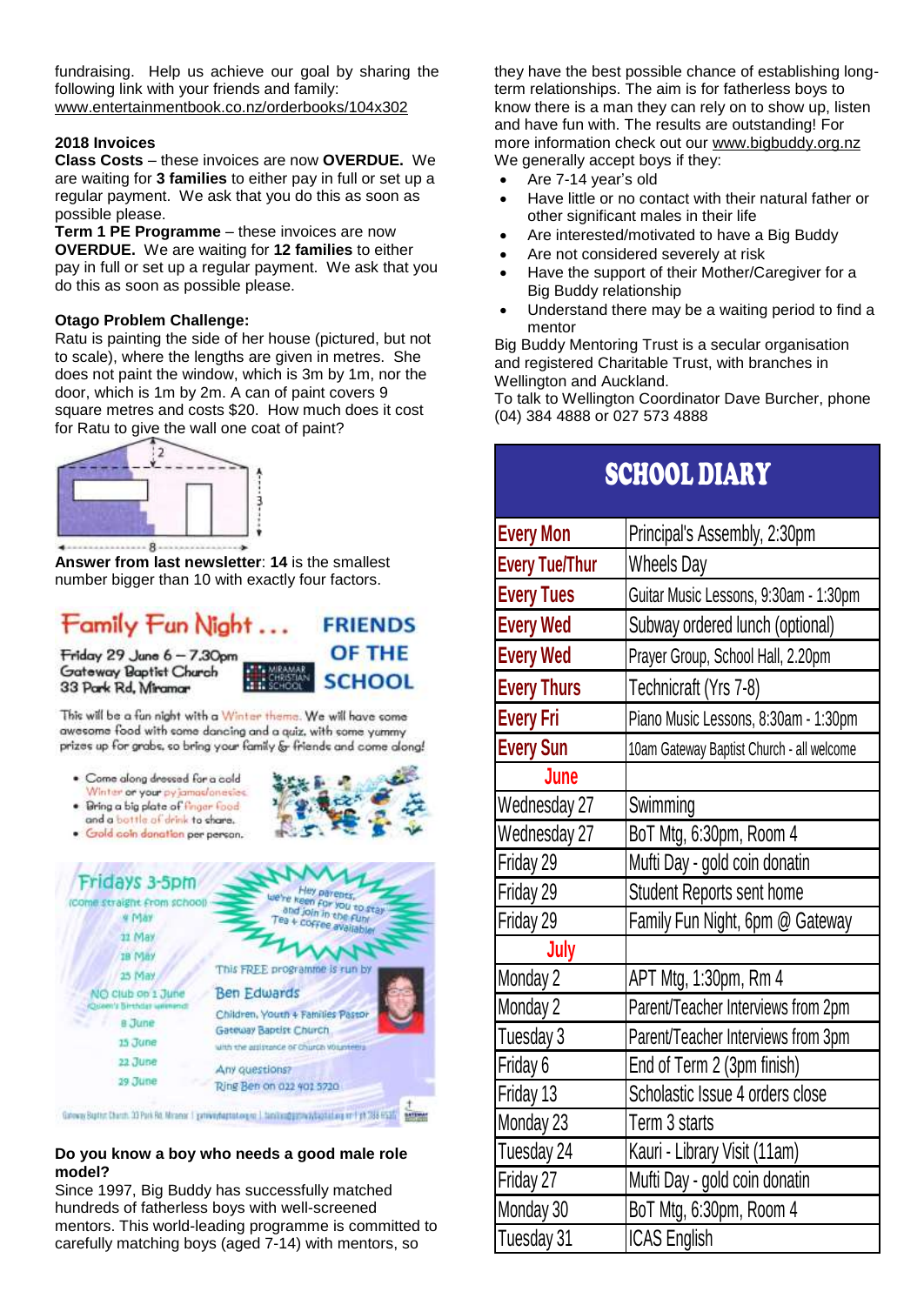# **FREE Incredible Years Parenting Programme**

The Incredible Years basic parenting programme is for parents and caregivers of children 3–8 years old. It is designed to develop positive family relationships and empower parents to make changes and to manage difficult behaviour. Registrations can be completed through [http://www.incrediblefamilies.org.nz/incredible](http://www.incrediblefamilies.org.nz/incredible-years/register/)[years/register/](http://www.incrediblefamilies.org.nz/incredible-years/register/)

# **Newtown**

Tues 7<sup>th</sup> August -20<sup>th</sup> November Morning 9.30am - 12.00 noon Venue to be confirmed

# **Porirua**

Tues 7<sup>th</sup> August -20<sup>th</sup> November Evening 6.30pm -9.00pm Te Wānanga o Aotearoa - Porirua **Incredible Years Autism Spectrum Course** 

# 10<sup>th</sup> August- 7th December

10.00am-12:30 pm Central Wellington Venue to be confirmed

# **Big Air Gymsports Owhiro Bay Wellington**

Cartwheels, Walkovers, Flips, Kongs, Handstands, Barrel Rolls, Handsprings - it's all here at Bigair Gym! Kids love learning a vast range of skills in **Gymnastics, Trampolining, Tumbling, Parkour and Cheerleading!** We have classes to support children of all levels and interests, and these classes are designed to increase children's strength, flexibility, balance, co-ordination and fitness. Children also learn extensive personal skills from Bigair Gym Classes, including increased selfconfidence, self-reflection, listening skills, persistence, self-pride, increased self-esteem and so much more! These skills are so important for our kids to learn! Bigair Gym also offers **Birthday Parties** & an active, fun **School Holiday Programme**! To find out more, call Bigair Gym Owhiro Bay on 3838779 or email [wgtn@bigairgym.co.nz](mailto:wgtn@bigairgym.co.nz) Bigair Gyms Term 3 class bookings open 18<sup>th</sup> June - Classes fill up fast, so don't miss out!

# **JULY SCHOOL HOLIDAY PROGRAMMES: -**

# **Wilderkids School Holiday Programme**

Wilderkids, run by Sustainability Trust, is a school holiday programme for kids who really want an adventure. Based in Wellington's Town Belt, Wilderkids gets kids exploring the nature on our city's fringes. The focus on care, connection and curiosity. You can book at

### [https://sustaintrust.org.nz/pages/school-holiday](https://sustaintrust.org.nz/pages/school-holiday-programmes)[programmes.](https://sustaintrust.org.nz/pages/school-holiday-programmes)

From July 9 to 20, we'll have your children building huts, making candles, planting native seedlings, bush baking on a fire pit and building a camp fire! The days are based around the cold season, learning about nature in winter, being active - with a good dose of snuggly warm activities. And we're bringing back a favourite - building huts (but get in quick, this is popular!)

The programme is:

- For kids aged 5 to 12
- Focused on connecting with and caring for nature and encouraging curiosity
- \$56 a day, with a 10% discount for full week bookings
- Held at Innermost Gardens in Mt Victoria
- Popular, so it pays to book early!

If you have a Community Services Card, we'll be running a random ballot for \$10 places again. Please register on our website by 25 June.

### **KELLY SPORTS HOLIDAY PROGRAMME!**

Wellington Indoor Sports Centre, Newtown 9 th July – 13 July 2018

Let the kids come and try some of their favourite sports; *Rugby, Netball, Football, Hockey and much more!!* Learn new skills, gain self-confidence and make new friends!

Have fun at Junglerama or Jumparama – Jump, Play, Enjoy! or try Ten Pin Bowling, plus there is a trip day! To book [http://www.kellysports.co.nz/events/3245-](http://www.kellysports.co.nz/events/3245-Wellington-Indoor-Sports) [Wellington-Indoor-Sports](http://www.kellysports.co.nz/events/3245-Wellington-Indoor-Sports)

For full details and to enrol into our programmes visit **[www.kellysports.co.nz](http://www.kellysports.co.nz/)** email

**[adminwgtn@kellysports.co.nz](mailto:adminwgtn@kellysports.co.nz)** or call 04 972 7201

# **Craft House**

Bookings are now open for July school holiday classes at Craft House. For more information and to sign up go to [www.enrolmy.com/craft-house](http://www.enrolmy.com/craft-house) or call 499 4499.

### **KidzStuff Theatre**

*What: Jessica Bo Peep* When: 9th - 20th July 2018 Where: Tararua Tramping Club, 4 Moncrieff Street, Mt Victoria, Wellington Times: Weekdays 10am & 11:30am, Saturdays 10am, no show Sundays Tickets \$10.50pp, Children under 2 Free Special \$7 preview on Saturday the 7th of July 2018! Bookings: [www.eventspronto.co.nz/KidzStuff](http://www.kidzstufftheatre.co.nz/)

# **Marrzipan Drama Holiday Workshops -**

developing self-confidence and public speaking ability in a fun, relaxed atmosphere. 1-5 day courses available running 8.30am-5.00pm for \$60 per day or \$270 for the whole week. For more information, check out our website. Spaces limited to 16 per group so your child gets the special attention they deserve!

W: [WWW.MARRZIPANDRAMA.CO.NZ](http://www.marrzipandrama.co.nz/) E: [WORKSHOPS@MARRZIPANDRAMA.CO.NZ](mailto:workshops@marrzipandrama.co.nz) T: 0272170693

# **Newtown Movie School**

Wednesday 11 to Friday 13 July **Stop Motion Animation** - Popular 3 days of movie making creativity with LEGO and colour paper (based in Newtown). For more information go to [www.newtownmovieschool.co.nz](http://www.newtownmovieschool.co.nz/) or contact Craig Lauridsen 021 966 277 or [nms@acumen.net.nz](mailto:nms@acumen.net.nz)

**Rata Studios** has 3 awesome courses this July holidays for kids aged 9 years and over. A week of Musical Theatre and Film; 3 days Making Miniatures; a One Day Wands Workshop: For details and enrolment click here **<http://ratastudios.co.nz/holiday-block-courses/>**